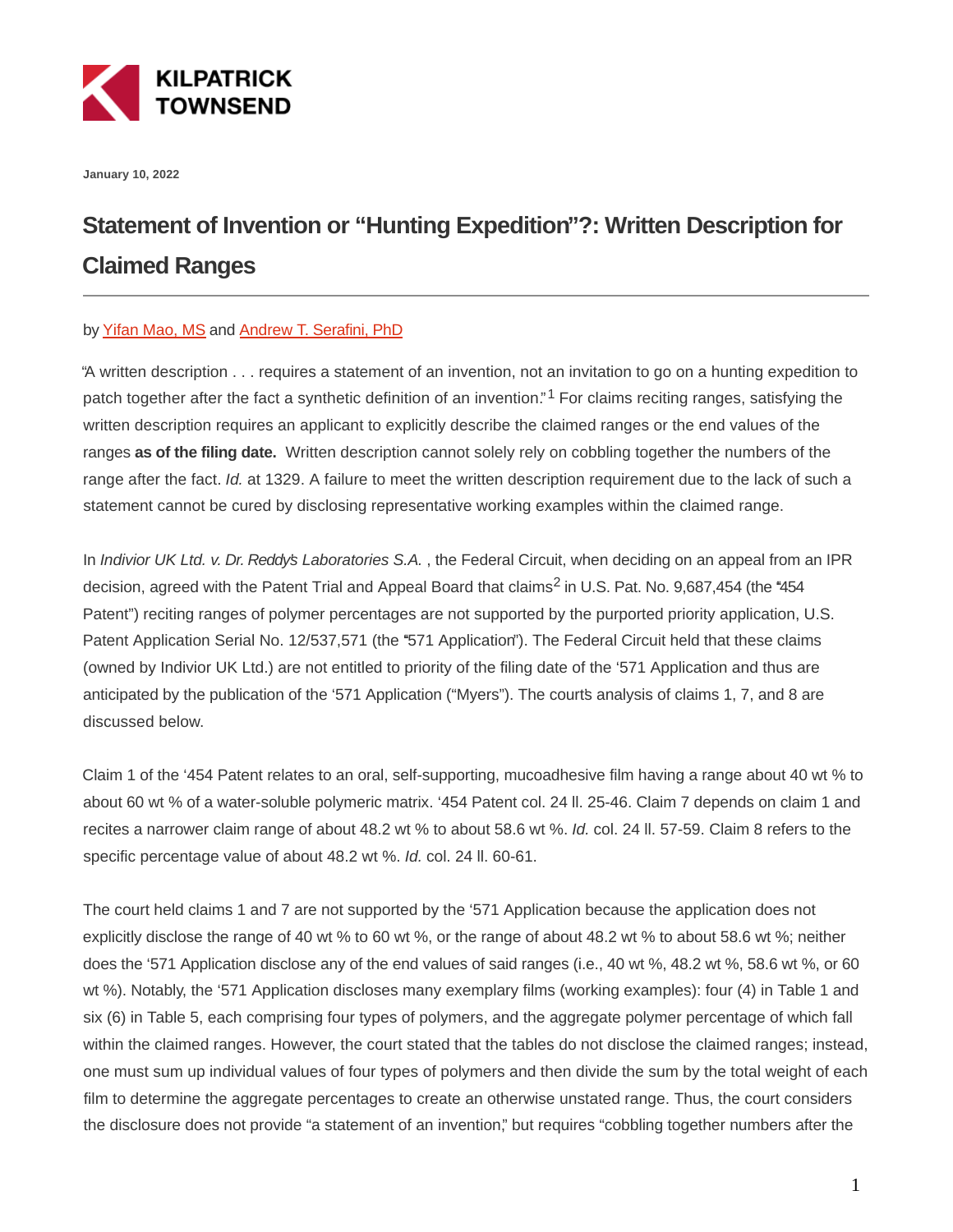

fact," and "patch[ing] together after the fact a synthetic definition" of the claimed invention, thus failing to provide the required written description support. Indivior, 18 F.4th at 1329.

Contrary to its disposition of claims 1 and 7, the court held that claim 8, which recites a film comprising about 48.2 wt % of polymer, has support from the '571 Application. *Id.* at 1330. The court reached this conclusion even though the '571 Application also failed to explicitly disclose the value of 48.2 wt % and said value would also need to be generated by summing all four types of polymers in the data tables in the '571 Application. Id. at 1329-30. It appears that the court applies the requirement of "a statement of an invention" only to claims reciting **ranges**. Id. For claims reciting discrete values (e.g., 48.2 wt.%), the court does allow the "selection and addition of the amounts of selected, but identified, components" to provide support to the claimed value and does not require literal disclosure of said value. Id. at 1330. Finally, the court found the disclosure in the '571 Application of the open-ended ranges, i.e., "at least 25% by weight" or "at least 50%," and the statement "[t]he film may contain any desired level of self-supporting film forming polymer" contradict the claimed closed ranges in the '454 Patent, which reinforced the courts position that the '571 Application does not support the claims. Id. at 1326, 1327, 1329 (alteration in original).

In a vigorous dissent, Judge Linn stated that the disclosures of at least 25% and at least 50% are no different than if restated as closed ranges of 25%-100% and 50%-100% and they do not contradict the claimed range of 40% to 60%. Indivior, 18 F.4th at 1331. Judge Linn also stated that the majority took the language "the film may contain any desired level of self-supporting film forming polymer" out of context. Id. In Judge Linn's view, this language does not suggest that any polymer percentage is acceptable; to the contrary, the paragraph identifies the essential desired characteristics possessed by the claimed films, *i.e.*, mucoadhesion and the rate of dissolution shared by the films and polymer levels needed to impart those characteristics. Id. at 1331.

## **Takeaways**

The problem in *Indivior* is not claiming ranges; it is making it clear that there is explicit disclosure in the application for the claimed ranges. There is no rule "applicable to all description requirement cases involving ranges" and "[b]roadly articulated rules are particularly inappropriate in this area," Id. at 1329-30 (alteration in original) (quoting Wertheim, 541 F.2d at 263, 264-65); however, this case and the courts precedents  $3$  show that it is important to expressly state the claimed ranges or the end values in the specification (notably, in addition to acknowledging the importance of those precedents, the majority argued that written description is a fact-intensive issue). While disclosure of representative working examples within the claimed range is helpful and may be required, it cannot replace an express statement. Applicants need to extract the information from these working examples and perform the necessary calculations to show how they support the claimed ranges in the as-filed application; they cannot put together the ranges or end values after filing the application. Finally,